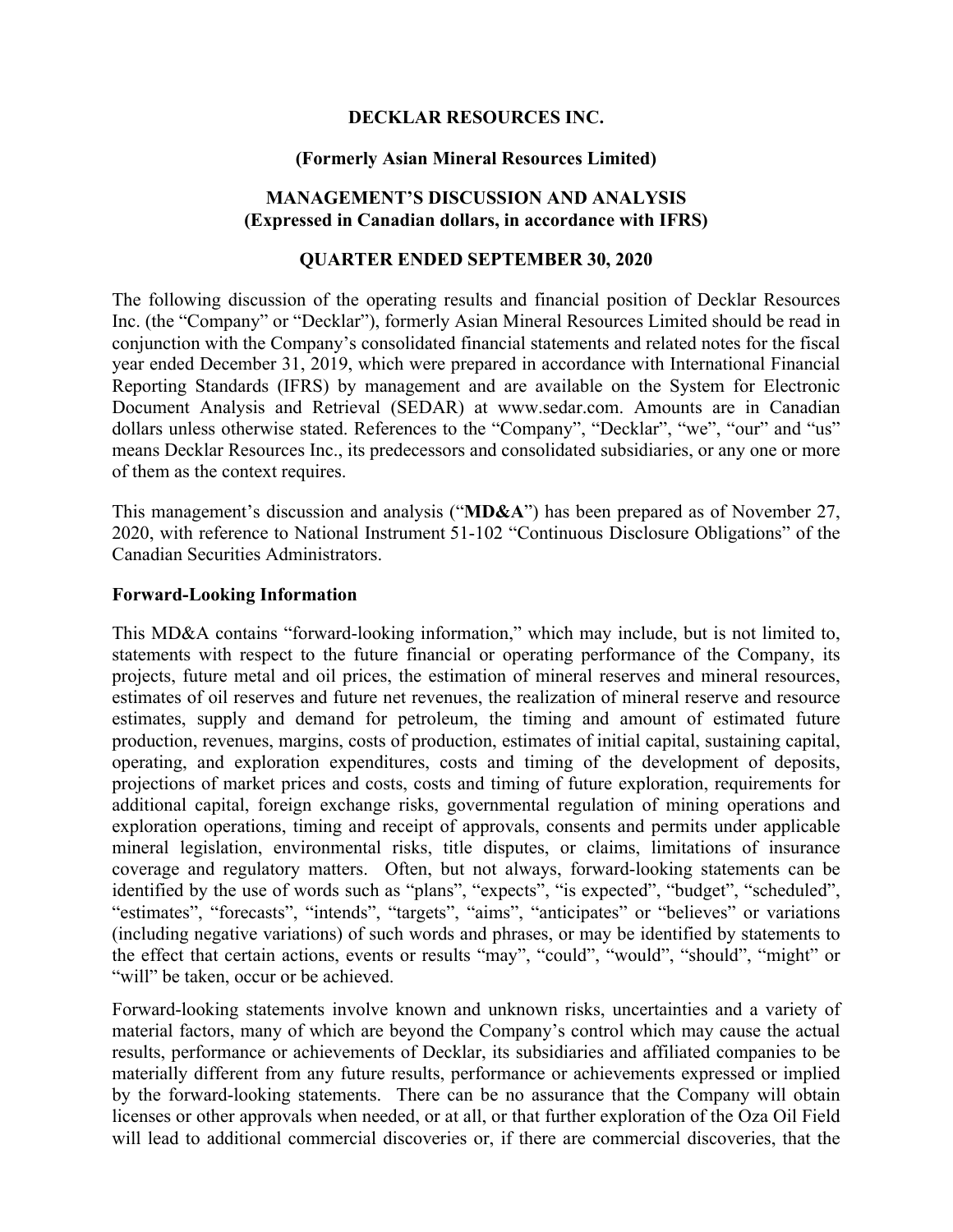Company will be able to realize such resources as intended. Readers are cautioned that forwardlooking statements may not be appropriate for other purposes than outlined in this document. Such factors include, among others, future metal and oil prices; general business, economic, competitive, political and social uncertainties; the actual results of current exploration and development activities; conclusions of economic evaluations and studies; fluctuations in the value of the United States dollar and Canadian dollar relative to the local currencies in the jurisdictions of the Company's key projects; changes in project parameters as plans continue to be refined; possible variations of ore grade or projected recovery rates; accidents, labour disputes or slow-downs and other risks of the mining industry; climatic conditions; political instability; labour force availability and turnover; delays in obtaining financing or governmental approvals or in the completion of exploration and development activities; as well as those factors referred to in the section entitled "Risks and Uncertainties" section of the MD&A. The reader is also cautioned that the foregoing list of factors is not exhaustive of the factors that may affect the Company's forward-looking statements.

Although the Company has attempted to identify important factors that could cause actual actions, events or results to differ materially from those described in forward-looking statements, there may be other factors that cause actions, events or results to differ from those anticipated, estimated or intended. Forward-looking statements contained herein are made as of the date of this document and, except as required by applicable law, the Company disclaims any obligation to update any forward-looking statements, whether as a result of new information, future events or results or otherwise. There can be no assurance that forward-looking statements will prove to be accurate, as actual results and future events could differ materially from those anticipated in such statements. Accordingly, readers should not place undue reliance on forward-looking statements.

In addition, please note that statements relating to "reserves" or "resources" are deemed to be forward-looking information as they involve the implied assessment, based on certain estimates and assumptions, that, the resources and reserves described can be profitably mined in the future.

#### **BUSINESS**

The Company was originally incorporated pursuant to the *New Zealand Companies Act* 1993. Effective December 31, 2004, it was continued as a British Columbia corporation under the *British Columbia Business Corporations Act* (BCBCA).

The Ban Phuc operation mined over 0.976 million tonnes of ore over a 3.5 year mine life, producing 20,988 tonnes of nickel and 10,245 tonnes of copper in concentrate. There were 220,262 dmt of concentrate in 42 shipments with gross revenues of US \$212.7 million. In total, 11.9 kms of decline and lateral development were completed. In 2018, the Company disposed of all assets comprising the Vietnam operations.

On July 17, 2020 the Company acquired all the issued and outstanding shares of Nigerian-based Decklar Petroleum Limited. For a full description of this transaction see the "Acquisition of Subsidiary" section that follows.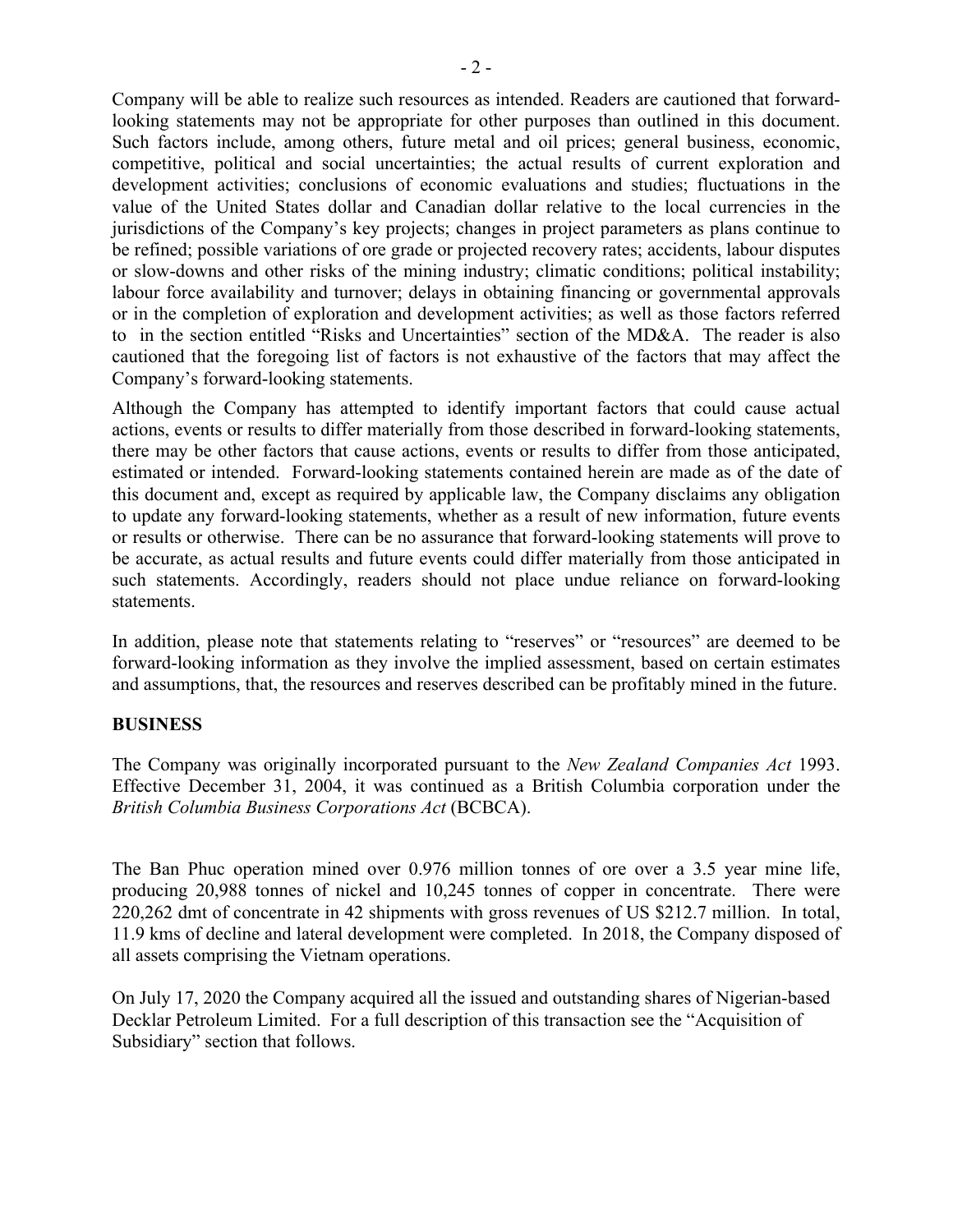## **COVID-19**

In March 2020, the World Health Organization declared a pandemic related to the continuing worldwide spread of the Coronavirus (COVID-19). The confusion and uncertainty caused by this health threat is expected to seriously impact the economies of many of the world's countries, including Canada, Nigeria, and the United States of America, and will certainly have a negative impact on businesses worldwide. The Company continues to address the critical needs of its partners, suppliers, and customers. Under current conditions, however, it is impossible to reliably estimate the impact of the pandemic on the Company's future financial results. The current challenging economic climate relating to the effect of COVID-19 may lead to challenges in managing cash flows and the ability to raise capital.

## **Third Quarter 2020 Highlights**

During the 2020 third quarter the Company completed the acquisition of Decklar Petroleum Limited, and continued the search to obtain funding that will allow for initial well re-entries and development of the Oza Oil Field.

#### **Acquisition of Subsidiary - Decklar Petroleum Limited**

On July 17, 2020 the Company acquired all the issued and outstanding shares of Nigerian-based Decklar Petroleum Limited ("DPL"). DPL's sole asset is a Risk Service Agreement ("RSA") with Millenium Oil and Gas Company Limited ("Millenium"). Millenium is the owner of the Oza Oil Field located onshore in the northern part of Oil Mining License 11 in the Eastern Niger Delta of Nigeria. The RSA entitles Decklar to cost recovery and a share of distributable funds from the Oza Oil Field in exchange for technical and financial support.

The aggregate purchase price was CDN\$8,550,000, payable through the issuance of 30,000,000 common shares of the Company ("Shares") based on a deemed value of CDN\$0.285 per share. Of the aggregate Purchase Price, 22,000,000 Shares were paid on closing of the Acquisition with the balance of 8,000,000 Shares being payable if the Oza Oil Field achieves production net to Millenium of 1,000 barrels of oil per day (bopd) for a period of ten consecutive days in any thirty day period within twelve months of the date of closing.

The 22,000,000 Shares paid were allocated as to: (i) 14,000,000 Shares to the shareholders of DPL; and (ii) 8,000,000 Shares to extinguish outstanding debt owed by DPL to certain arm's length third parties. The Purchase Price was equivalent to approximately 68% of the Company's issued share capital. None of the DPL shareholders nor third party debt providers are related to the Company and the Acquisition is not a Non-Arm's Length transaction within the meaning of the policies of the TSX Venture Exchange (TSX-V).

The Oza Oil Field was formerly operated by Shell Petroleum Development Company of Nigeria Ltd. ("Shell"). The field has three wells and one side track drilled by Shell between 1959 and 1974. During the period when Shell was the operator, there were two periods of extended production testing from the Oza-1, -2  $\&$  -4 wells. The field was never tied into an export facility nor was it fully developed by Shell and put into commercial production.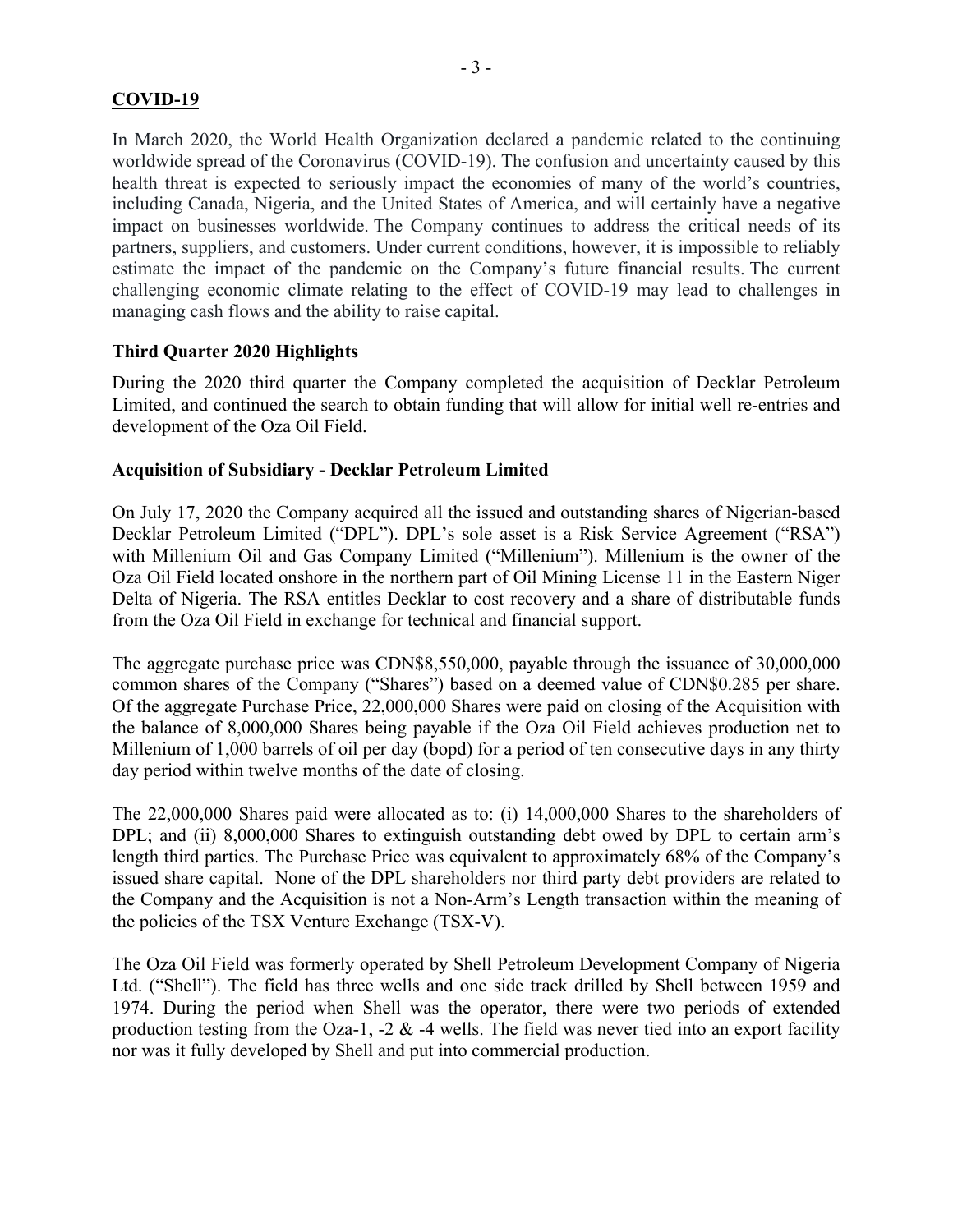In 2003, the Oza Oil Field was awarded to Millenium having won the bid during the Marginal Fields Licensing Round. Since Millenium's acquisition of the Oza Oil Field, approximately US\$50 million has been spent in production facilities infrastructure in support of a restart of production including an export pipeline to tie the field into the Shell Trans Niger Pipeline to the Bonny Export Terminal, a lease automatic custody transfer unit fiscal metering system, infield flowlines, manifolds and a rental Early Production Facility. The RSA with Millenium provides DPL the majority share of production and associated cash flow from the Oza Oil Field in exchange for funding and technical assistance to restart commercial production and full field development; the RSA terms include a preferential return of DPL's costs plus a share of cash flow thereafter. In exchange, DPL is entitled to priority recovery of its capital from 80% of distributable funds. After achieving cost recovery, DPL's profit share is based on a sliding scale starting at 80% and ultimately declining to 40% once cumulative production exceeds 10 million bbls.

Upon final drawdown of the Loan Notes and Development Debt (each as defined below), Decklar intends to fast-track the initial development on the Oza Oil Field including a re-entry of the existing Oza-1 well, with anticipated testing of three identified oil-bearing zones and plans to place the well into production from two of the three zones tested. The drilling rig is expected to then be skidded on the same location as Oza-1 to a new drilling slot, and a development well will be drilled horizontally into the 3rd zone tested in the Oza-1 well re-entry. The Oza-1 well and new horizontal development well are anticipated to generate significant production levels and cash flow in a short time frame. The Oza Oil Field development is anticipated to then continue with one or two more re-entries on existing wells and additional development drilling with a potential of eight to ten wells being drilled for full field development. Additional early production and central processing facilities will be added as required to accommodate additional production levels from field development activities.

The Oza Oil Field has significant export and production capacity through existing processing facilities and operational infrastructure, which will allow for the immediate export and sale of crude oil from the Oza-1 well re-entry, the initial Oza horizontal development well, and future wells.

## **Decklar and Millenium Funding**

#### **Subscription Agreement**

DPL has entered into a subscription agreement (the "Subscription Agreement") with San Leon Energy Plc ("San Leon"), an AIM listed public company focused on Nigerian production and development assets, which is arm's length to the Company (within the meaning of the policies of the TSX-V). The Subscription Agreement entitles San Leon to purchase US\$7,500,000 of 10% unsecured subordinated loan notes of DPL (the "Loan Notes") and 1,764,706 ordinary shares ("DPL Shares") of DPL (representing 15% of the share capital of DPL) for a cash consideration of US\$7,500,000 and N1,764,706, respectively. In addition, DPL and San Leon have entered into an option agreement (the "Option Agreement") that entitles San Leon to purchase an additional US\$7,500,000 of Loan Notes (the "Option Loan Notes") and 2,521,008 DPL Shares (increasing their interest to 30% of the share capital of DPL) for cash consideration of US\$7,500,000 and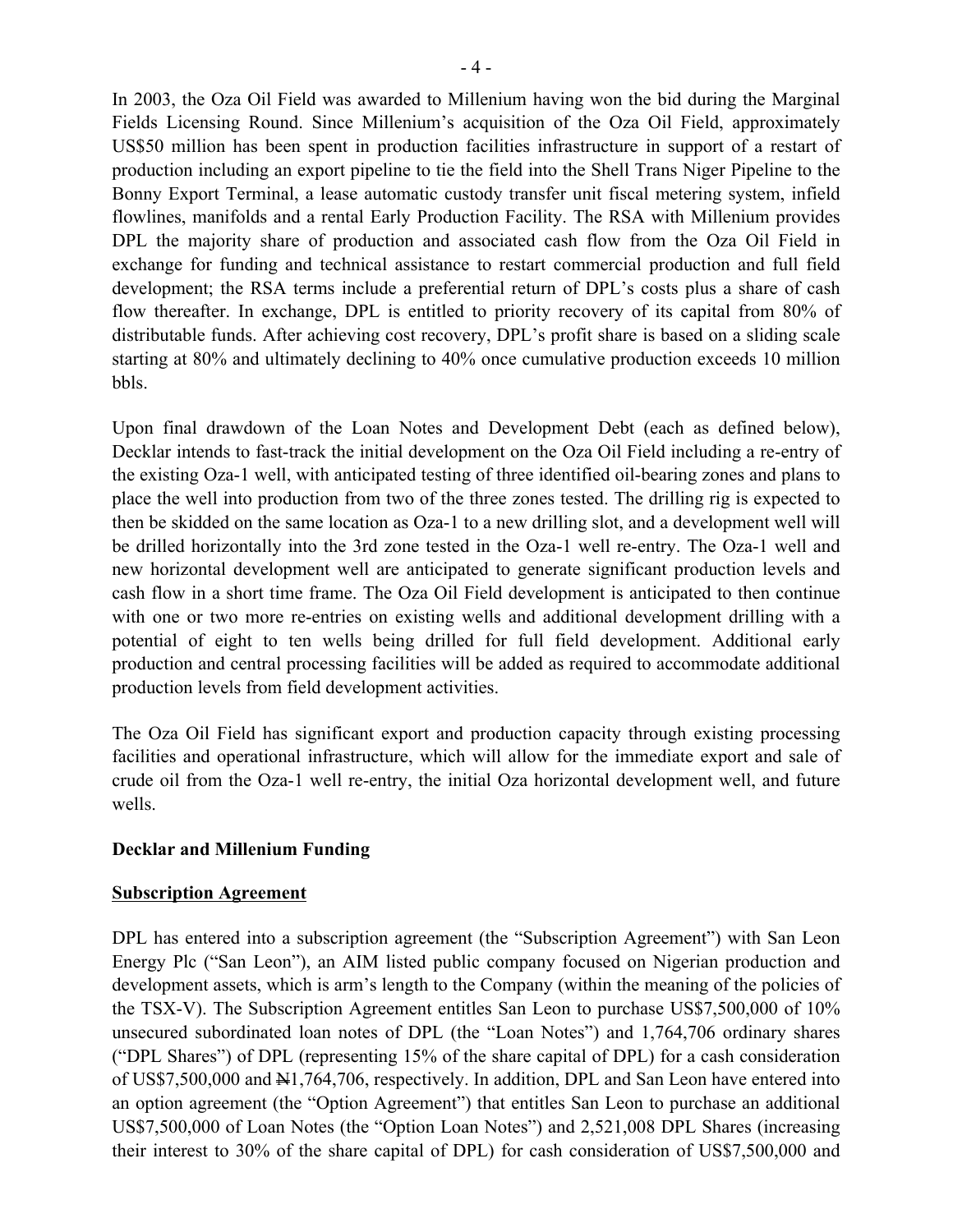N2,521,008, respectively, at any time until the date that is forty-five (45) days after the well test results of the first development well on the Oza Oil Field have been delivered to San Leon.

The Subscription Agreement provides for certain conditions precedent to be confirmed prior to finalizing and issuing of the Loan Notes and DPL Shares, including entering into an agreed form of shareholders' agreement in respect of DPL and the restructuring of certain historical indebtedness by the owner/operator of the Oza Oil Field, Millenium, to the satisfaction of San Leon at its sole discretion.

In addition, Millenium has entered into a non-binding term sheet with a local Nigerian bank and the trading subsidiary of a large multinational oil company active in Nigeria for up to US\$33,000,000 in a five year term loan that provides a use-of-proceeds of US\$22,000,000 to refinance existing debt of Millenium and US\$11,000,000 for development activities on the Oza Oil Field, based on entering into a crude sales and purchase contract. DPL is expected to provide a corporate guarantee as part of this US\$33,000,000 term debt facility ("Development Debt"). Concurrently with entering into the Subscription Agreement, San Leon advanced US\$750,000 as an initial deposit (the "Deposit") with the release of the balance of the US\$7,500,000 being subject to the satisfaction (or waiver) of the conditions precedent contained in the Subscription Agreement. In the event the transactions contemplated by the Subscription Agreement are not completed on or prior to December 14, 2020, DPL will be required to repay the Deposit to San Leon within three months of that date.

## **Loan Notes**

The terms of the Loan Notes provide for an interest rate of 10% per annum, which accrues on a quarterly basis and will have a maturity date that is five years from the date of issuance. No payments (whether on account of interest or principal) are required under the Loan Notes unless there are available funds from operations (after taking into account any required debt servicing payments, general and administrative expenses, approved joint venture capital and operating costs required to be funded by DPL under the RSA with Millenium, taxes and other statutory payments) (the "Available Funds"). All Available Funds shall be applied to the payment of interest and principal in respect of the Loan Notes until they are repaid in full. Upon repayment of the Loan Notes, 50% of the Available Funds will be applied to payment of interest and principal in respect of the Option Loan Notes until they are repaid in full, with the remaining 50% of such Available Funds being retained by DPL. The Loan Notes are unsecured, subordinated and contain customary events of default. The Loan Notes do not contain any financial or other maintenance covenants.

## **Corporate name and TSX-V ticker change**

Effective September 9, 2020, the Company changed its name from Asian Mineral Resources Limited to Decklar Resources Inc. and its TSX-V ticker from ASN to DKL. This came as a result of the acquisition of DPL and the refocus of the Company's strategy to exploration and development of oil and gas projects in the prolific West Africa region.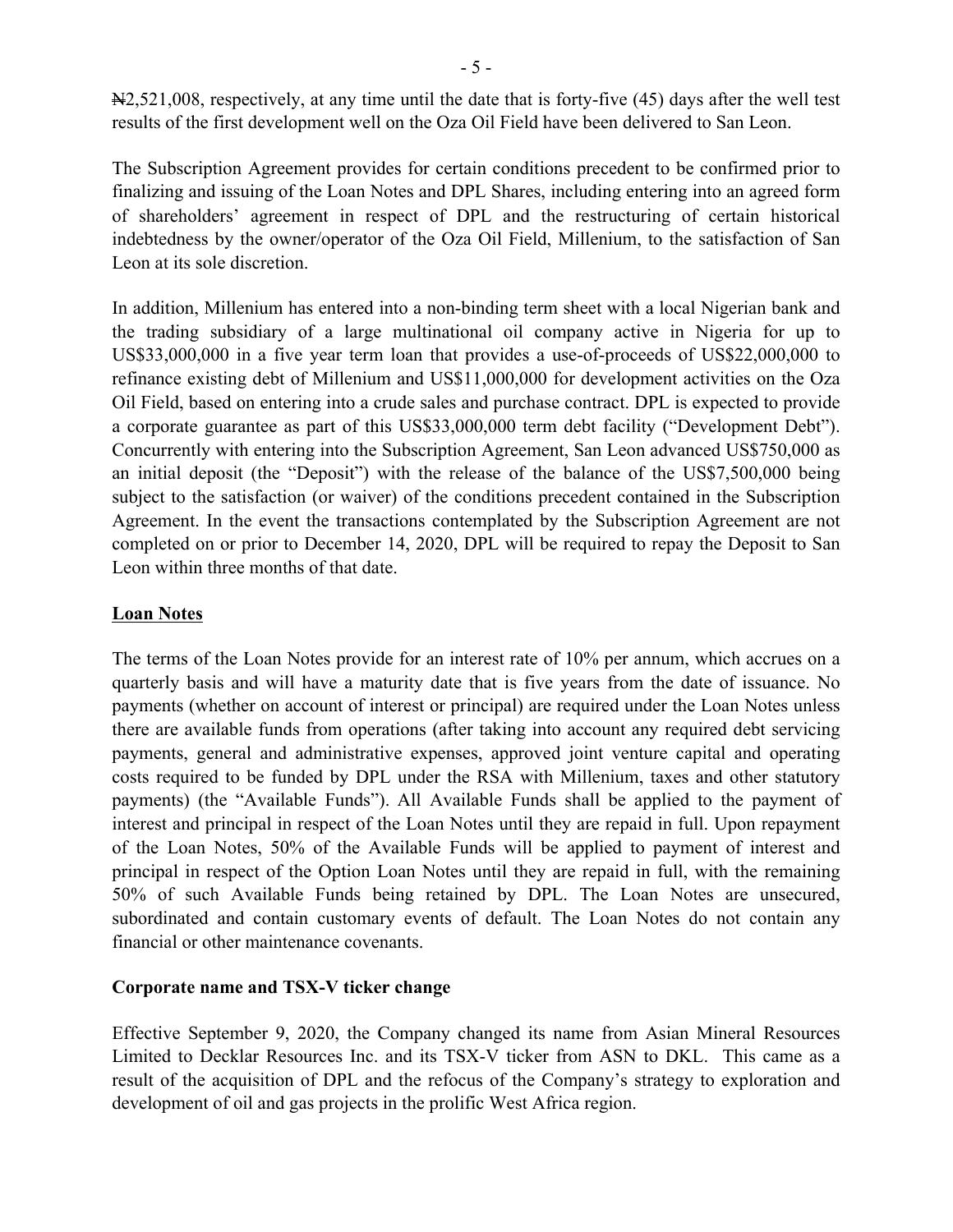#### **Exercise of warrants**

During the third quarter, warrant holders exercised 6,733,337 warrants resulting in the issue of 6,733,337 treasury common shares of the Company on receipt of the \$673,334 exercise price.

#### **FINANCIAL SUMMARY**

#### **Selected Annual Information**

|                                                 | <b>Quarter to</b><br>Sept 30, 2020 | <b>Quarter to</b><br>Sept 30, 2019 | <b>Quarter to Sept</b><br>30, 2018 |
|-------------------------------------------------|------------------------------------|------------------------------------|------------------------------------|
| Financial income                                | \$376                              | \$1,689                            | \$183                              |
| Net income (loss)                               | $(\$803,534)$                      | $(\$70,568)$                       | \$20,329,628                       |
| Net income (loss) per common share<br>(basic)   | $(\$0.02)$                         | $(\$0.01)$                         | \$5.11                             |
| Net income (loss) per common share<br>(diluted) | $(\$0.02)$                         | $(\$0.01)$                         | \$5.11                             |
| Total assets                                    | \$10,968,140                       | \$733,169                          | \$138,158                          |
| Total non-current liabilities                   | \$89,323                           | \$Nil                              | <b>SNil</b>                        |

## **Results of Operations for the Quarter Ended September 30, 2020**

On July 17, 2020, the Company acquired DPL, its Nigerian oil subsidiary. On the date of the transaction, the initial accounting for this transaction was completed as an asset acquisition. The costs associated with the acquisition and increased corporate activity as a result of the acquisition has resulted in higher expenditures during the third quarter. For the three months ended September 30, 2020 and 2019, the Company incurred net losses of \$803,534 or \$0.02 (fully diluted \$0.02) per share and a net loss of \$70,568 or \$0.01 (fully diluted \$0.01) per share, respectively.

The detailed operating results for the three month periods ended September 30**,** 2020 and 2019 are as follows:

|                                         | 2020          | 2019       |
|-----------------------------------------|---------------|------------|
| General and administrative expenses     |               |            |
| Salaries, wages, and benefits           | (25,800)<br>S | \$(21,842) |
| Legal, audit and consulting             | (50, 852)     | (33, 136)  |
| Office, administrative, and share-based |               |            |
| compensation                            | (540, 157)    | (15,976)   |
| Finance income                          | 376           | 1,689      |
| Foreign exchange expense                | (1,012)       |            |
| Finance expenses                        |               | (1,330)    |
| Fair value adjustment on acquisition    | (186,089)     |            |
| Other costs                             |               | 27         |
| Loss for the period                     | (803, 534)    | 70,568     |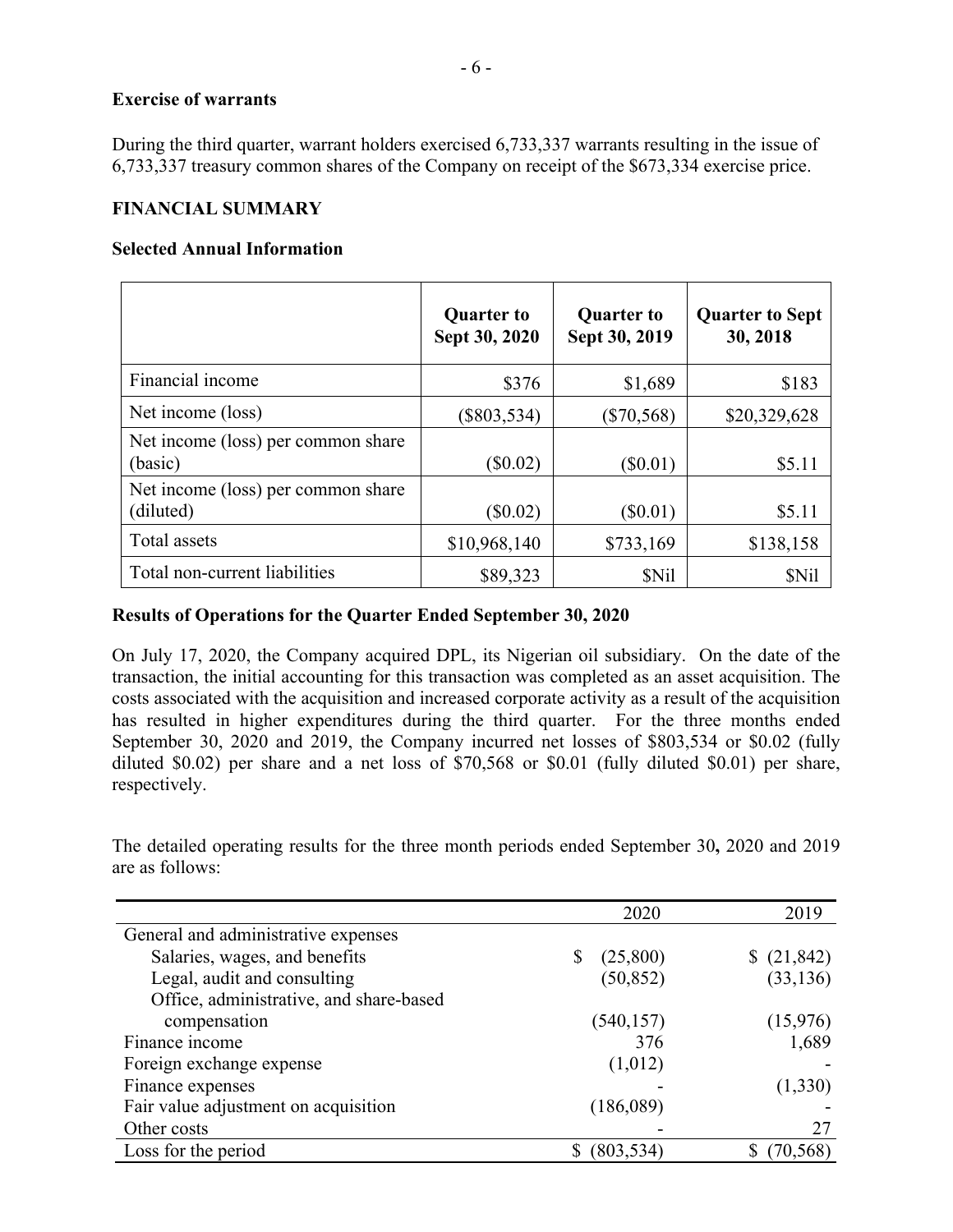General and administrative expenses:

- Salaries, wages and benefits reflect head office wages.
- Legal, audit and consulting costs include, \$40,450 legal fees incurred primarily incurred in the Decklar transaction, and \$10,400 in 2020 audit fee accrual.
- Using the asset acquisition methodology for the purchase of DPL, the fair value of the consideration paid for the DPL shares is allocated to individual identifiable assets acquired and liabilities assumed up to their fair value. Any difference is recorded as a fair value adjustment to the income statement. On the acquisition of DPL the Company recorded a fair value adjustment of \$186,089.
- Office, administrative, and share-based compensation costs of \$540,157 (2019 \$ 15,976) have increased substantially due to share compensation of \$465,579 reflecting options granted to directors, employees and consultants of Decklar and DPL following the completion of the DPL acquisition.

## **LIQUIDITY AND CAPITAL RESOURCES**

During the current year, warrant holders have exercised 10,200,003 warrants for 10,200,003 common shares of the Company. The exercise price of each warrant was \$0.10 resulting in funding to the Company of \$1,020,000.

On September 30, 2020, the Company had cash on hand and cash equivalents of \$614,957 (2019: \$493,045) and had negative working capital of \$1,177,895, (2019: positive working capital of \$368,443). These funds will primarily be used for administrative and initial development costs for DPL and for general administrative purposes of the Company. Additional financing will be required to further develop the oil wells in Nigeria. The Company is currently finalizing development funding (as described above under in Third Quarter Highlights). Funding is not guaranteed and may not be realized when needed or, if available, the terms of such financing might not be favourable to the Company.

|                                | Payment due by period |                  |               |  |  |  |
|--------------------------------|-----------------------|------------------|---------------|--|--|--|
|                                | <b>Total</b>          | Less than 1 year | $1 - 3$ years |  |  |  |
| Promissory note to Island Time | 58,362<br>\$          | 58,362<br>\$     |               |  |  |  |
| Refundable deposit             | \$1,018,796           | \$1,018,796      |               |  |  |  |
| Due to related parties $(1)$   | \$60,800              | \$60,800         |               |  |  |  |
| Total                          | \$1,137,958           | \$1,137,958      |               |  |  |  |

The Company had the following contractual obligations at September 30, 2020:

(1) Represents salary and consulting fees payable to an executive officer.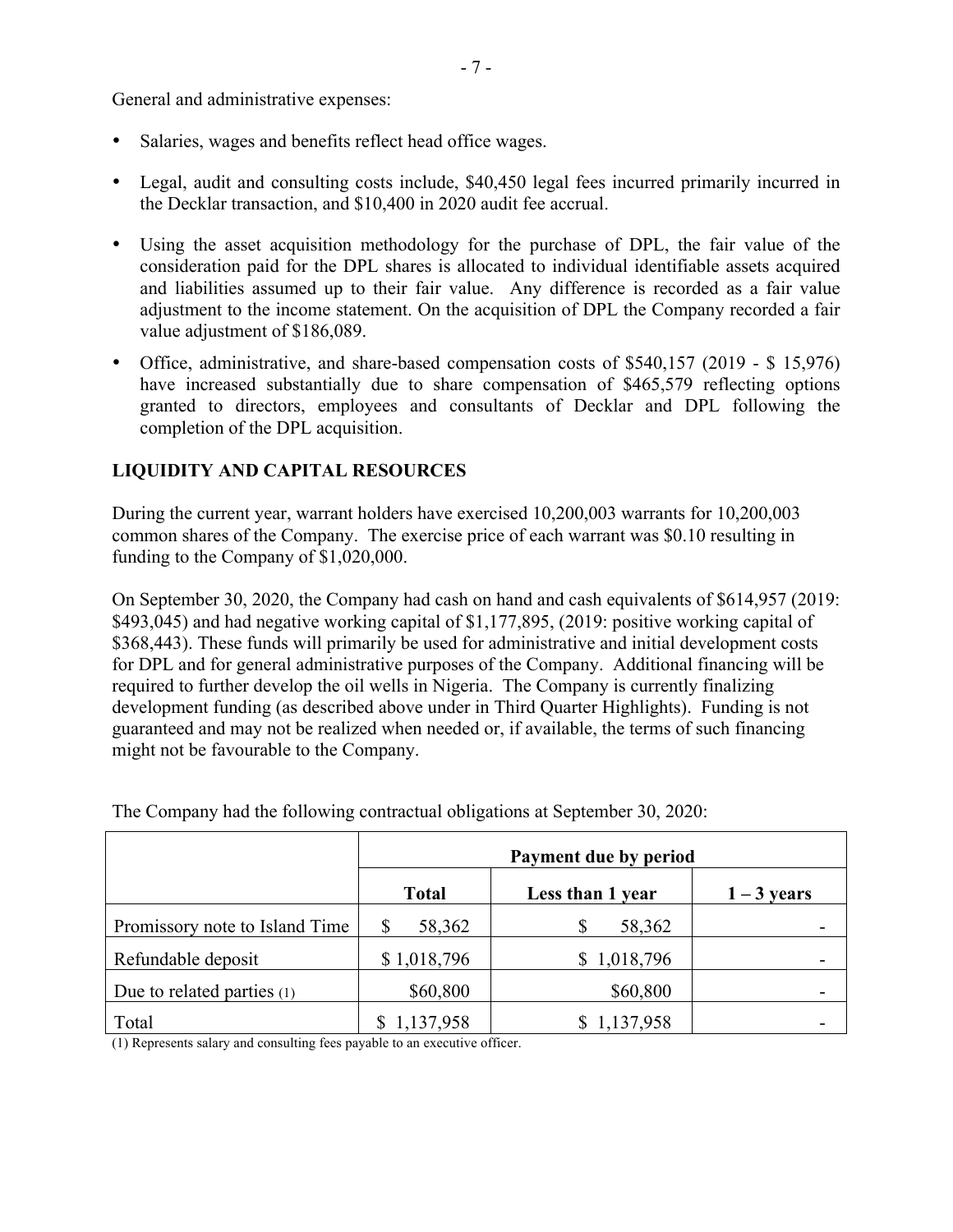# **Summary of Quarterly Results**

|                                                       | Sept 30,<br>2020         | Jun 30,<br>2020              | Mar 31,<br>2020 | Dec 31,<br>2019 | Sept 30,<br>2019 | Jun 30,<br>2019          | Mar 31,<br>2019          | Dec 31,<br>2018 |
|-------------------------------------------------------|--------------------------|------------------------------|-----------------|-----------------|------------------|--------------------------|--------------------------|-----------------|
| <b>Sale revenues</b>                                  |                          |                              | $\overline{a}$  |                 |                  |                          | $\blacksquare$           |                 |
| <b>Finance income</b>                                 | \$376                    | \$189                        | \$2,454         | \$2,464         | \$1,689          | \$194                    | \$307                    | \$405           |
| General &<br>administrative<br>(expenses)<br>recovery | $(\$614,957)$            | $(\$223,536)$                | ( \$48,080)     | $(\$57,835)$    | (S70, 954)       | (S48, 493)               | (\$28,041)               | \$108,853       |
| <b>Exploration</b><br>(expense)<br>recovery           | $\overline{\phantom{a}}$ | $\overline{\phantom{a}}$     | $\blacksquare$  | $\blacksquare$  |                  | $\overline{\phantom{a}}$ | (S850)                   |                 |
| <b>Other/Decklar</b><br>transaction<br>costs          | $\overline{\phantom{a}}$ | $\blacksquare$               | (\$250,000)     | (\$112,358)     | \$27             | \$(99)                   | $\overline{\phantom{a}}$ | \$1             |
| <b>Finance expense</b>                                | $\blacksquare$           | (\$723)                      | (\$712)         | (\$829)         | (\$1,330)        | (\$1,299)                | (\$1,269)                | $(\$63,568)$    |
| Lawsuit<br>settlement                                 | $\blacksquare$           | $\overline{\phantom{a}}$     | $\blacksquare$  |                 |                  |                          | $\blacksquare$           | (300,000)       |
| Gain on sale of<br>Vietnam<br>operations              |                          | $\qquad \qquad \blacksquare$ | $\overline{a}$  | $\blacksquare$  |                  |                          | $\blacksquare$           | 62,173          |
| <b>Net Income</b><br>(Loss)                           | $(\$803,534)$            | (\$224,070)                  | $(\$296,339)$   | (\$168,559)     | $(\$70,568)$     | (\$49,696)               | $(\$29,853)$             | (\$192, 136)    |
| <b>Income (Loss)</b><br>per share (non-<br>diluted(1) | (S0.02)                  | (S0.01)                      | $(\$0.01)$      | (S0.00)         | (S0.01)          | $(\$0.01)$               | (\$0.00)                 | (\$1.07)        |
| Income (Loss)<br>per share<br>(diluted)(1)            | $(\$0.02)$               | $(\$0.01)$                   | $(\$0.01)$      | $(\$0.00)$      | (S0.01)          | $(\$0.01)$               | (S0.00)                  | (\$1.07)        |
| <b>Total Assets</b>                                   | \$10,968,140             | \$1,145,597                  | \$587,498       | \$620,011       | \$733,169        | \$219,102                | \$265,152                | \$302,390       |

# **Results of Operations for nine months ended September 30, 2020**

The detailed operating results for the nine months ended September 30, 2020 and 2019 are as follows:

|                                             | 2020           | 2019       |
|---------------------------------------------|----------------|------------|
| General and administrative expenses         |                |            |
| Salaries, wages and benefits                | (65,800)<br>\$ | (62,167)   |
| Legal, audit and consulting                 | (232, 816)     | (38, 136)  |
| Office, administrative and share-based comp | (589, 810)     | (47, 186)  |
| Exploration                                 |                | (850)      |
| Finance income                              | 3,473          | 2,191      |
| Foreign exchange expense                    | (1, 465)       |            |
| Finance expenses                            | (1, 437)       | (3,898)    |
| Other income (expense)                      |                | (71)       |
| Fair value adjustment on acquisition        | (186,089)      |            |
| Decklar transaction extension fee           | (250,000)      |            |
| Income (Loss) for the period                | (1,323,944)    | (150, 117) |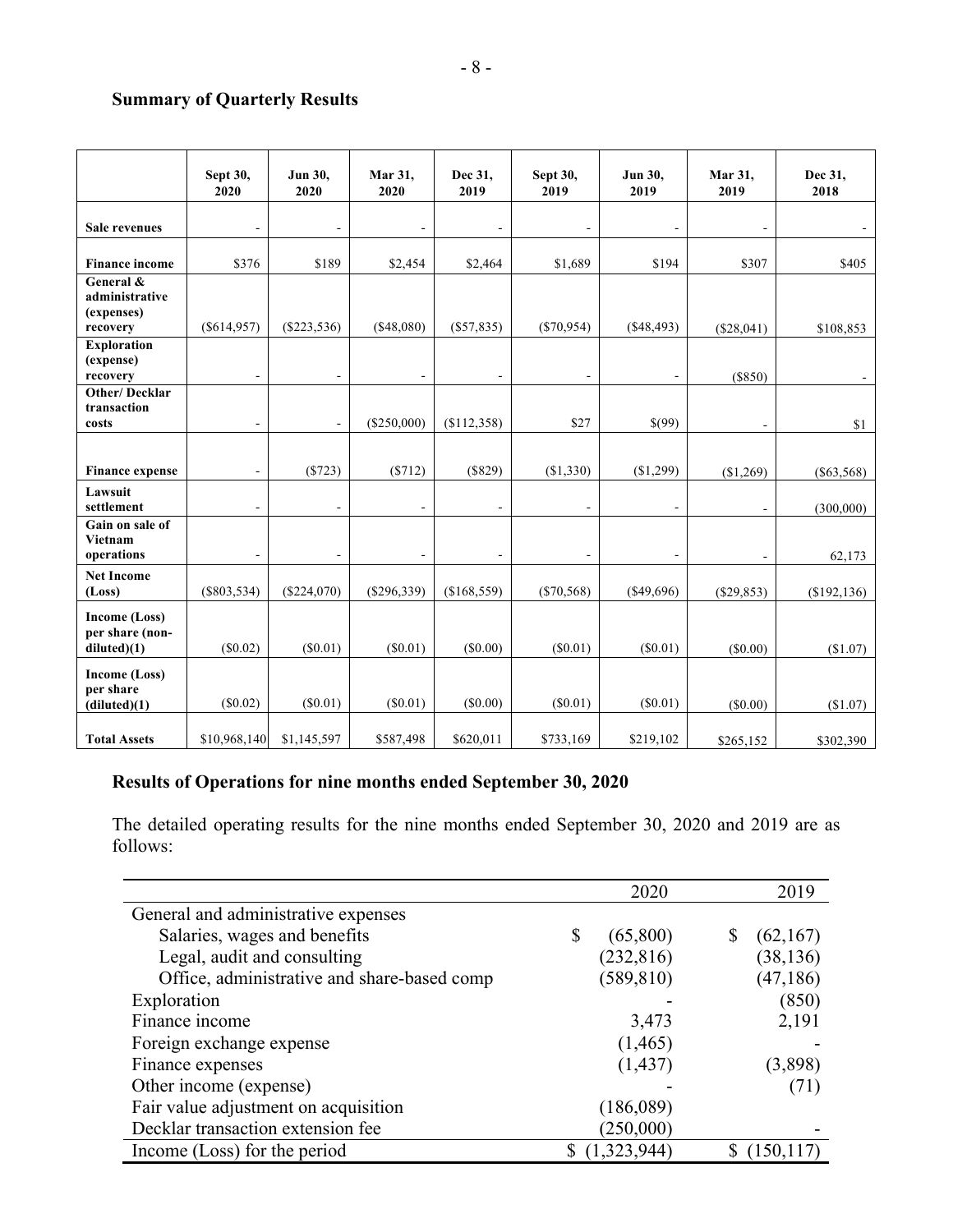General and administrative expenses:

- Salaries, wages, and benefits costs are similar for the nine-months in the year-over-year comparison and represent costs for head office employees.
- Legal, audit and consulting fees increased to \$232,816 in the initial three quarters of 2020 from \$18,136 during the same 2020 period, reflecting the legal and consulting costs incurred related to the acquisition of Decklar Petroleum Inc., which closed on July 17, 2020.
- Office, administrative, and share-based compensation costs increased to \$589,810 in the first nine months of 2020 (2019: \$47,186) due a charge to share-based compensation of \$465,579, reflecting share options granted to directors, employees and consultants of Decklar and DPL, following the acquisition of DPL.
- Using the asset acquisition methodology for the purchase of DPL, the fair value of the consideration paid for the DPL shares is allocated to individual identifiable assets acquired and liabilities assumed up to their fair value. Any difference is recorded as a fair value adjustment to the income statement. On the acquisition of DPL the Company recorded a fair value adjustment of \$186,089.
- A fee of \$250,000 was paid to Decklar Petroleum in order to extend the closing date of the Decklar share purchase agreement past its original deadline.

## **SIGNIFICANT ACCOUNTING POLICIES AND ESTIMATES**

In the application of the group's accounting policies, which are described in Note 3 of the notes to the condensed consolidated interim financial statements, management is required to make judgments, estimates, and assumptions about carrying values of assets and liabilities that are not readily apparent from other sources. The estimates and associated assumptions are based on historical experience and various other factors that are believed to be reasonable under the circumstances, the results of which form the basis of making the judgments. Actual results may differ from these estimates.

The estimates and underlying assumptions are reviewed on an ongoing basis. Revisions to accounting estimates are recognized in the period in which the estimate is revised if the revision affects only that period or in the period of the revision and future periods if the revision affects both current and future periods.

The following are the critical judgments that management has made in the process of applying the Company's accounting policies and that have the most significant effect on the amounts recognized in the condensed consolidated interim financial statements:

#### **Basis of presentation**

The financial statements of the Company have been prepared in accordance with International Financial Reporting Standards (IFRS) as issued by the International Accounting Standards Board (IASB).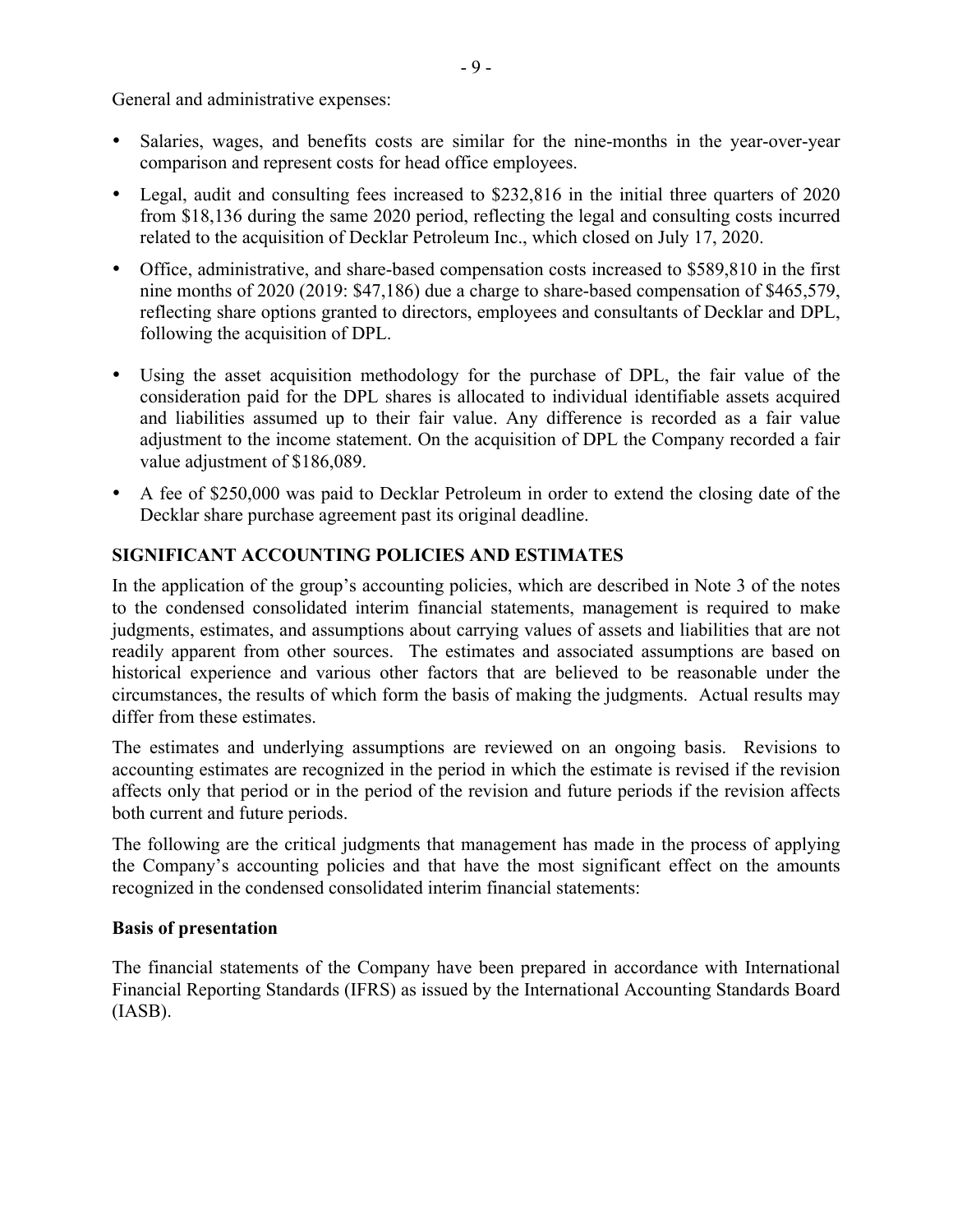#### **Going Concern**

As at September 30, 2020, the Company had cash and cash equivalents of \$614,957 and negative working capital of \$1,177,895.

The Company currently has no recorded revenues from operations, no source of operating cash flow and no assurance that additional funding will be available. These factors indicate the existence of an uncertainty that may cast significant doubt about the Company's ability to continue as a going concern. There can be no assurance that the Company will be able to obtain requisite financing in the future and, if realized, such financing might not be favourable to the Company and might involve dilution to existing shareholders. Should the Company not be able to continue as a going concern, adjustments to the carrying values and classification of its assets and liabilities would be required.

During the current year to date, warrant holders have exercised 10,200,003 warrants for 10,200,003 common shares of the Company. The exercise warrant price was \$0.10 resulting in funding to the Company of \$1,020,000 The Company will need further financing to support planned exploration and development activities. There are current negotiations taking place for funding of DPL (see Third Quarter Highlights above), however these funding options have not yet closed and there is no guarantee that the financing will close. Alternative financing may not be found, or if found may result in dilution to current shareholders.

The business of mining and exploring for minerals and oil involves a high degree of risk and there can be no assurance that current operations, including explorations programs, will result in profitable mining or oil production operations. The recoverability of the carrying value of exploration and development properties and the Company's continued existence is dependent upon the preservation of its interest in the underlying properties, the discovery of economically recoverable reserves, the achievement of profitable operations, the ability of the Company to raise additional financing, if necessary, or alternatively upon the Company's ability to dispose of its interest on an advantageous basis. Changes in future conditions could require write-downs of the carrying values of assets.

The exploration and development of oil and gas resources involves a risks and uncertainty and there can be no assurance that planned operations will ultimately be commercially successful. Risks include, but are not limited to: the Company's goals and growth strategy, estimates of reserves and future net revenues, exploration and development activities for the Oza Oil Field in Nigeria, the Company's ability to finance its drilling and development plans with cash flows from operations and/or debt or equity financing, the ability of the Company to successfully drill and complete future wells, the ability of the Company to commercially produce, transport and sell petroleum in a timely fashion, future anticipated production rates, export pipeline capacity available to the Company, the expectation of the Company regarding the effect of any production and export pipeline disruptions or pipeline losses, the acceptance of the Company's tax filings by the Nigerian tax authorities, treatment under government regulatory regimes including royalty and tax laws, projections of market prices and costs, supply and demand for petroleum, and timing for receipt of government approvals.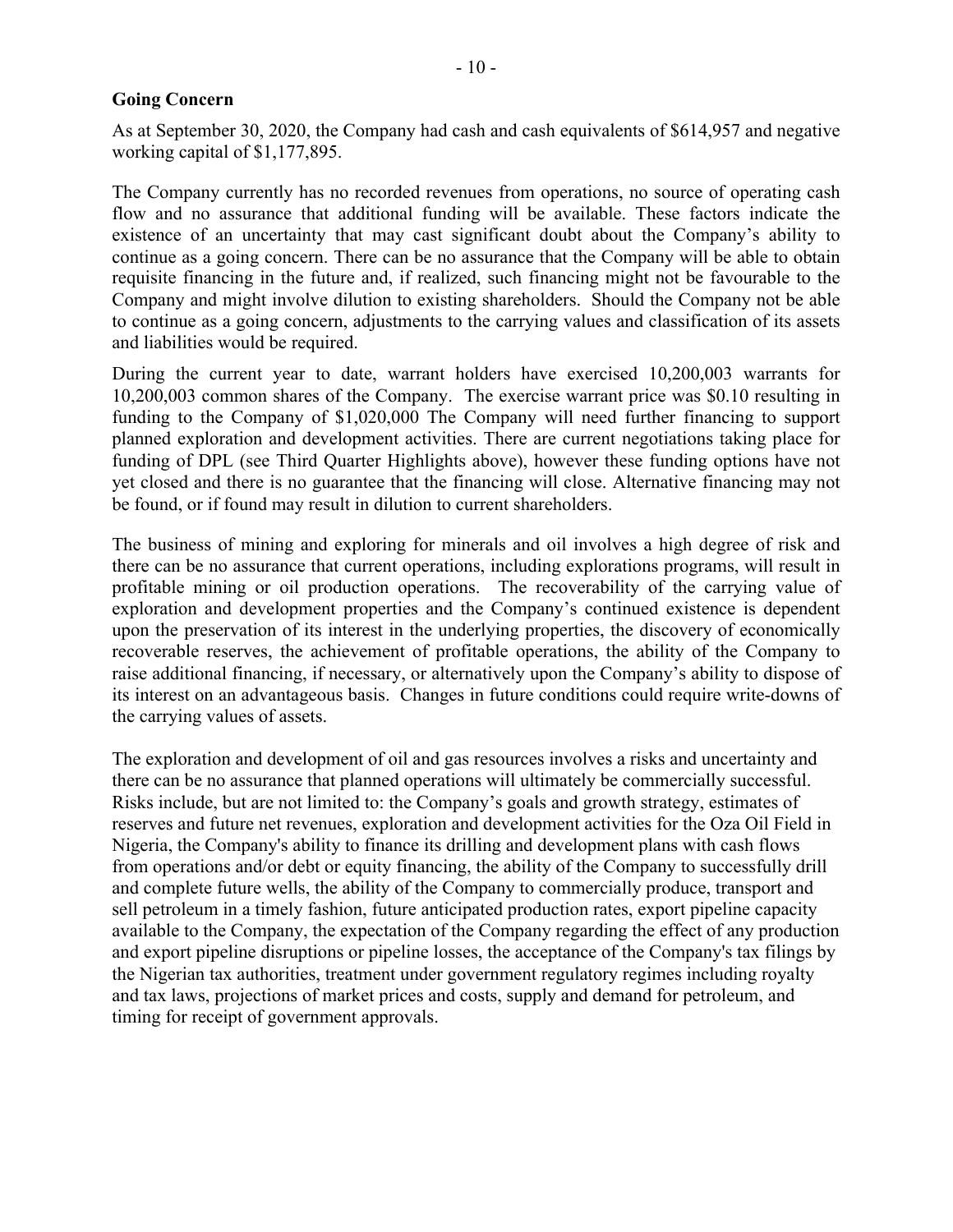#### **Ore reserve estimates**

Estimates of recoverable quantities of reserves include assumptions on commodity prices, exchange rates, discount rates, and production costs for future cash flows. It also involves assessment and judgment of difficult geological models. The economic, geological, and technical factors used to estimate ore reserves may change from period to period. Changes in ore reserves affect the carrying values of mine properties, property, plant, and equipment and the provision for rehabilitation assets. Ore reserves are integral to justify expenses charged to the Condensed Consolidated Interim Statement of Operations and Comprehensive Loss.

#### **Share-based compensation**

The Company has a share option plan, under which the fair value of all share-based awards is estimated using the Black-Scholes Option Pricing Model at the grant date and amortized over the vesting periods. An individual is classified as an employee when the individual is an employee for legal or tax purposes or provides services similar to those performed by a direct employee, including directors of the Company. Share-based payments to non-employees are measured at the fair value of the goods or services received or the fair value of the equity instruments issued if it is determined the fair value of the goods or services cannot be reliably measured and are recorded at the date the goods or services are received. The amount recognized as an expense is adjusted to reflect the number of awarded shares or options expected to vest.

Upon the exercise of the share purchase options, consideration paid together with the amount previously recognized in the share-based payment reserve is recorded as an increase to capital. Charges for share purchase options that are forfeited before vesting are reversed from the sharebased payments reserves. For those share purchase options that expire or are forfeited after vesting, the amount previously recorded in share-based payments reserve is transferred to deficit.

During the 2020 third quarter the Company recognized share-based compensation expense of \$465,579 (2019: nil).

#### **Off-Balance Sheet Arrangements**

The Company does not have any off-balance sheet arrangements at September 30, 2020.

#### **Changes in accounting standards**

The accounting policies applied by the Company in the condensed consolidated interim financial statements are the same as those applied by the Company in its audited consolidated financial statements for the year ended December 31, 2019.

A number of new or amended standards became applicable for the current reporting period. The Company did not need to change its accounting policies or make retrospective adjustments as a result of adopting these standards.

#### **TRANSACTIONS WITH RELATED PARTIES**

#### **Directors**

The Company recognized no directors' fees in the quarters ended September 30, 2020 or 2019. Share options were granted to the Company's directors during the 2020 third quarter.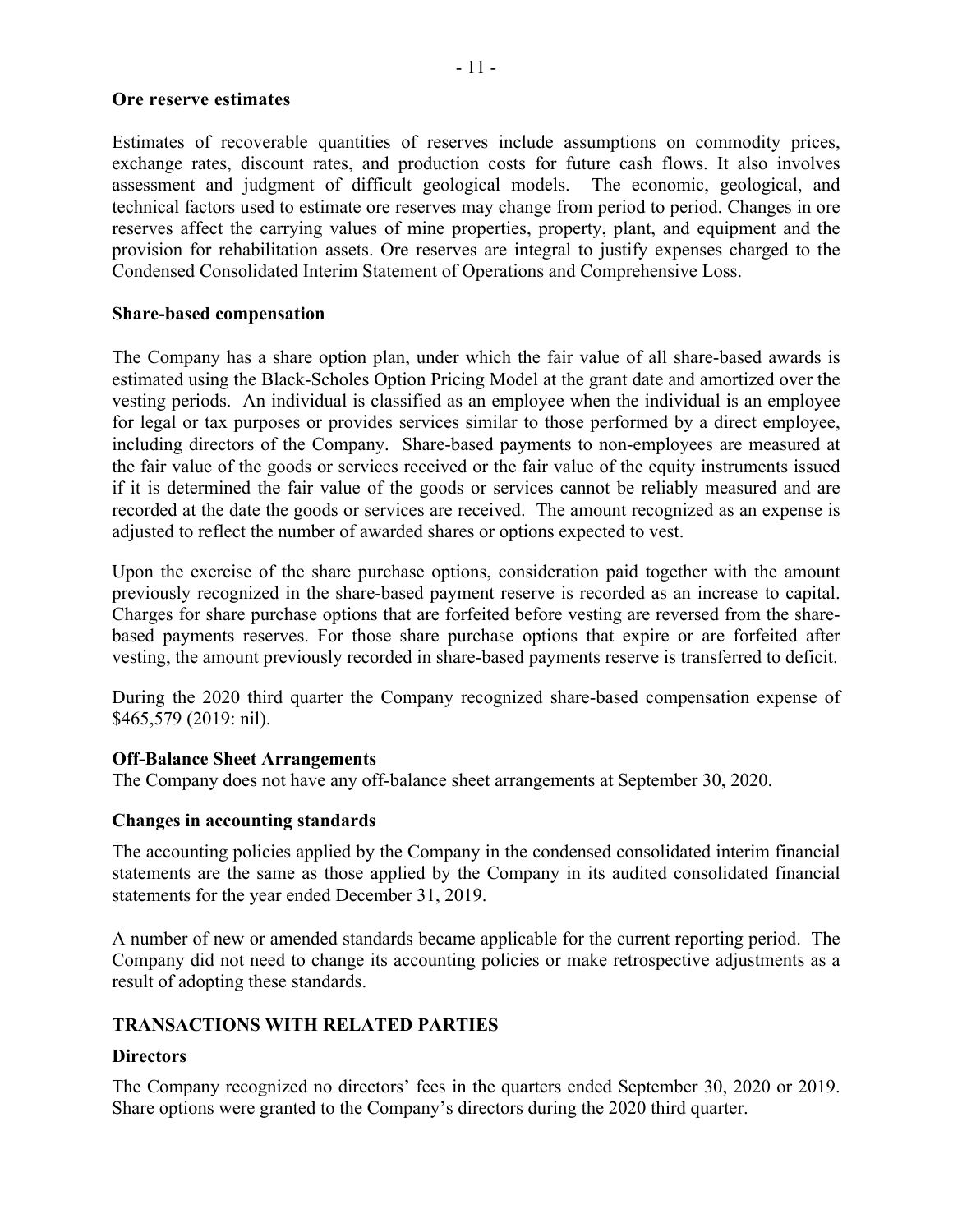#### **Key management**

Salary expense incurred and accrued to key management persons during quarter ended September 30, 2020 totalled \$25,800 (2019: \$21,842).

#### **RISK FACTORS**

Given the nature of its business, any operations of the Company are subject to a number of risks, including the following, any one or all of which could have a material adverse effect on the Company and its business:

#### **Additional funding requirements**

The Company received \$1,020,000 in proceeds from the exercise of warrants during 2020. These funds will be used to fund DPL's operations and general and administrative expenses. The Company will require additional financing in order to develop its strategic oil assets in Nigeria. The Company is finalizing development funding for Decklar's Oza Oil Field (as described above under Third Quarter Highlights). There can be no assurance that the Company will be able to complete this or other required funding strategies. Failure to obtain sufficient financing could result in the Company proceeding into reorganization, bankruptcy, or insolvency.

Sales of substantial amounts of the Company's common shares, or the availability of such common shares for sale, could adversely affect the prevailing market prices for the Company's securities. A decline in the market prices of the Company's securities could impair its ability to raise additional capital through the issuance of common shares should the Company desire to do so.

Decklar may incur substantial costs in pursuing options for future capital requirements, including investment banking fees, legal fees, accounting fees, securities law compliance fees, printing and distribution expenses and other costs. The ability to obtain needed financing may be impaired by such factors as general downturns in the capital markets, and/or the loss of key management personnel.

#### **Potential conflicts of interest for certain directors and officers**

Certain directors and officers of Decklar are engaged in, and will continue to engage in, other business activities on their own behalf and on behalf of other companies, including activities involving mining and mineral exploration. As a result of these and other activities, such directors and officers of Decklar may become subject to conflicts of interest. The BCBCA provides that in the event that a director has an interest in a contract or proposed contract or agreement, the director shall disclose his interest in such contract or agreement and shall refrain from voting on any matter in respect of such contract or agreement unless otherwise provided under the BCBCA. To the extent that conflicts of interest arise, such conflicts will be resolved in accordance with the provisions of the BCBCA.

#### **Market for Decklar's securities**

There can be no assurance that an active market for Decklar's securities will continually exist. In addition, the market price of the securities of Decklar at any given point in time may not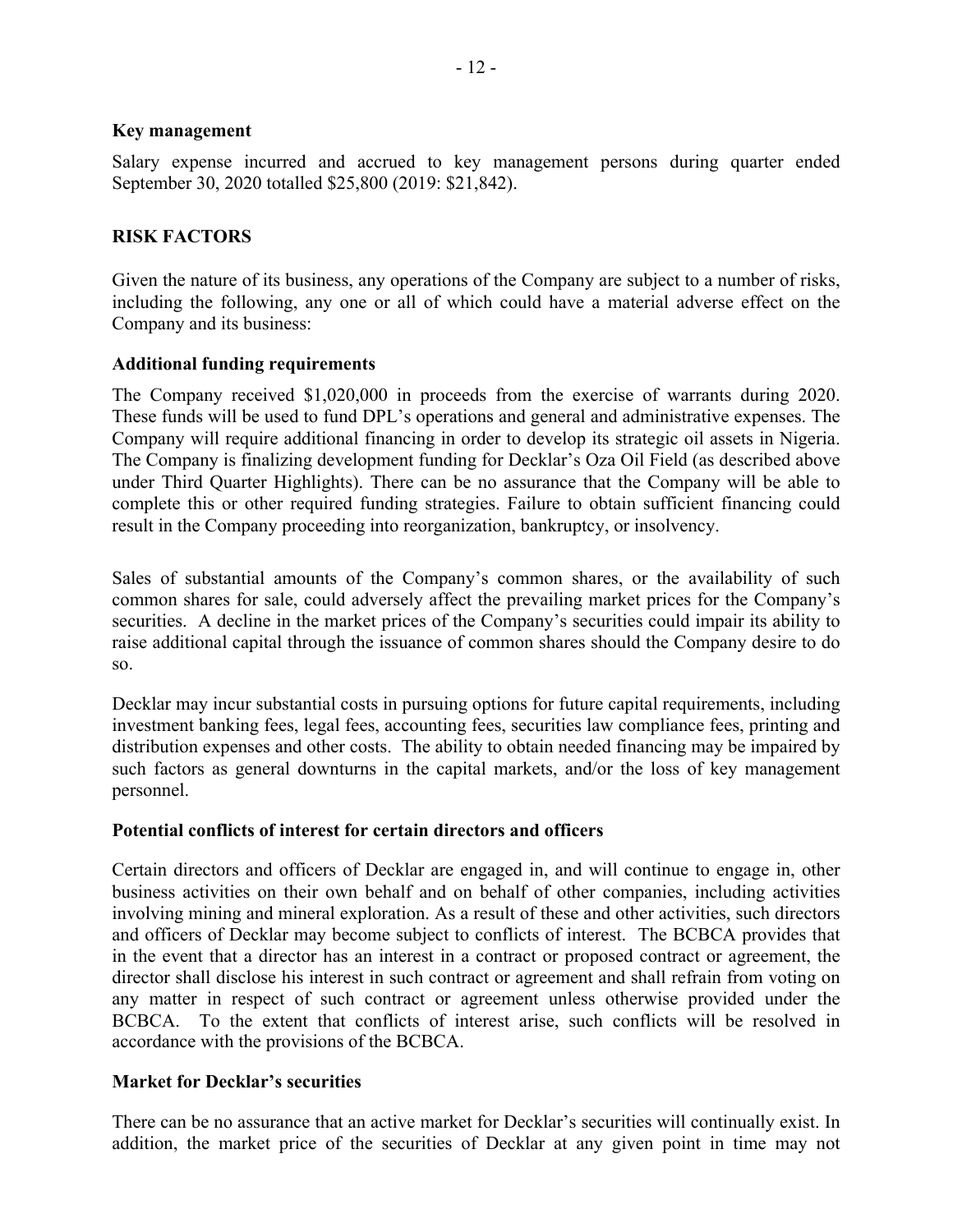accurately reflect the long-term value of Decklar. Furthermore, the need for response to any events or circumstances resulting from the risk factors described herein could result in substantial costs and divert management's attention and resources.

## **Resource industry**

The exploration for and development of mineral deposits and oil reserves involves significant risks that can not be completely eliminated. While the discovery of a mineral deposit or oil resources may result in substantial rewards, some properties that are explored may not ultimately be developed into commercially successful operations. Substantial expenses may be incurred to locate and establish mineral or oil and gas reserves, to develop operational processes, and to construct facilities at a particular site. It is impossible to ensure that the activities currently planned by the Company will result in profitable commercial mining or oil production operations. Whether a mineral deposit or oil and gas reserve will be commercially viable depends on many factors including, but not limited to: the particular attributes of the deposit, such as size, grade, and proximity to infrastructure; metal and oil prices, which are cyclical and somewhat unpredictable; government regulations, including regulations relating to prices, taxes, royalties, land tenure, land use, importing and exporting of minerals; and changes to environmental regulations. The effects of these factors cannot always be accurately predicted, but in combination they could result in the Company not receiving an adequate return on invested capital.

The Company's activities are subject to all the hazards and risks normally encountered in the exploration for, and development and production of minerals and oil, including unusual and unexpected geologic formations, seismic activity, rock bursts, cave-ins, flooding, and other conditions involved in the drilling and removal of material, any of which could result in damage to, or destruction of, mines and other producing facilities, damage to life or property, environmental damage, and possible legal liability. Milling operations are subject to hazards such as equipment failure or failure of retaining dams around tailings disposal areas, which may result in environmental pollution and consequent liability.

## **Counterparty risk**

Counterparty risk is the risk that each party to a contract will not fulfill its contractual obligations. Decklar endeavours to manage this risk by working closely with its co-venturers on operational matters. Although DPL is not the operator of the Oza Oil Field, its responsibilities as risk service provider permit it to be actively consulted on operations. A contractual default by its co-venturers, owners of export pipelines, or the future purchasers of oil from the Oza Oil Field could have a material impact on the Company's cash flows.

## **Competition in the mineral industry**

The resource business is competitive in all of its phases. The Company competes with numerous other companies and individuals, including competitors with greater financial, technical, and other resources than the Company, in the search for and the acquisition of attractive mineral properties. The Company's ability to acquire properties in the future will depend not only on its ability to develop the projects, but also in its ability to select and acquire other suitable producing properties or prospects for mineral exploration or development. There can be no assurance that the Company will be able to compete successfully with others in acquiring such properties or prospects.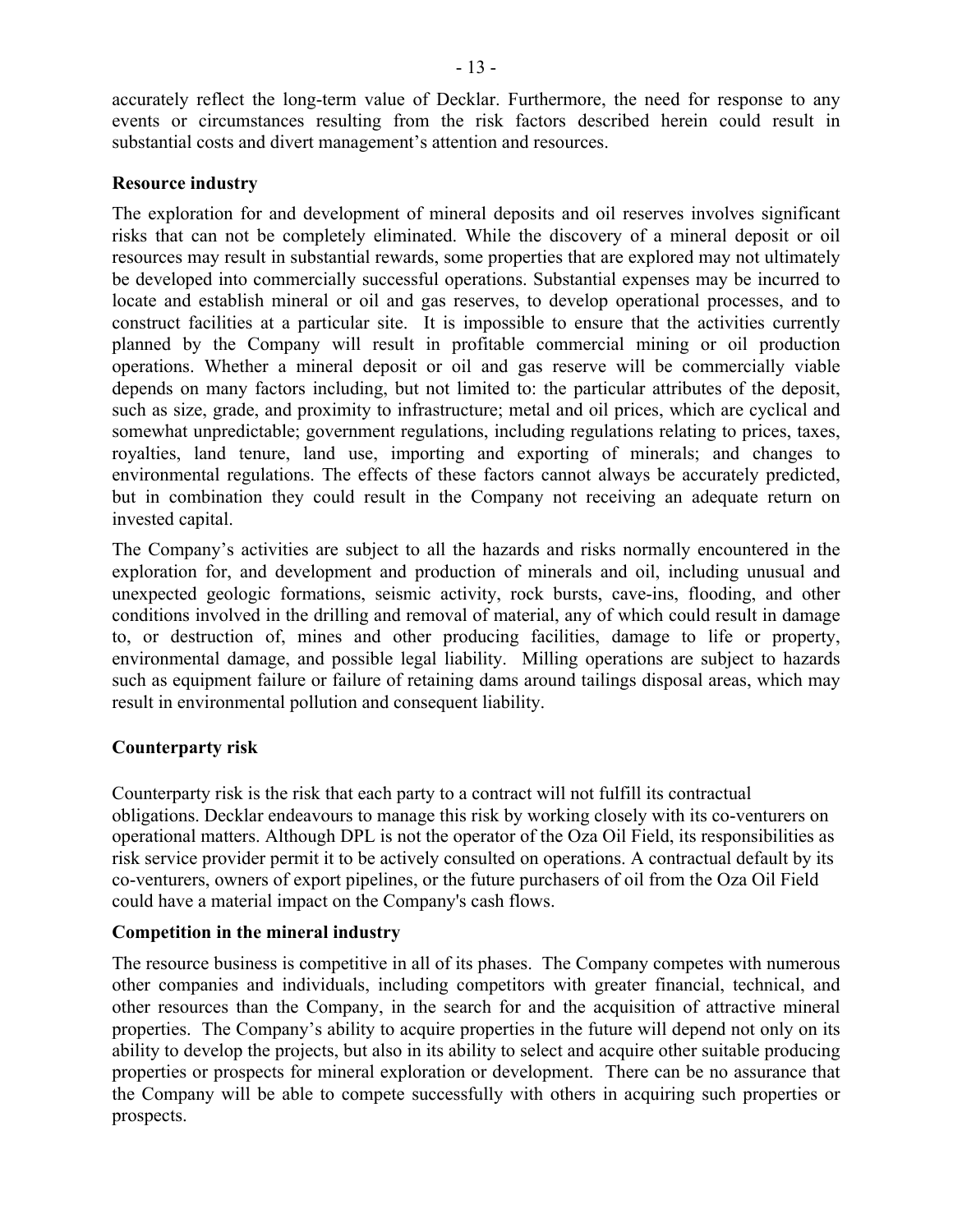#### **Insurance and uninsured risks**

The Company's business is subject to a number of risks and hazards generally, including adverse environmental conditions, industrial accidents, labour disputes, unusual or unexpected geological conditions, ground or slope failures, cave-ins, changes in the regulatory environment, and natural phenomena such as inclement weather conditions, floods, and earthquakes. Such occurrences could result in damage to its mineral properties or production facilities, personal injury or death, environmental damage to the Company's properties or the properties of others, delays in development or mining, monetary losses, and possible legal liability.

#### **Government regulation in the mineral industry**

The Company's exploration, development and operating activities are subject to various laws governing prospecting, mining, development, production, taxes, labour standards and occupational health, mine safety, toxic substances, land use, water use, land claims of local residents, and other matters. Although the Company's planned activities will be carried out in accordance with all applicable rules and regulations, there can be no assurance that new rules and regulations will not be enacted or that existing rules and regulations will not be applied in a manner which could limit or curtail such planned activities with materially adverse impacts on financial performance and profitability.

The mineral rights and interests of the Company are subject to obtaining government approvals, licences and permits, land clearance being completed, and land use rights being obtained. Such approvals, licences and permits, and the completion of land clearance and obtaining of land use rights are, as a practical matter, subject to the discretion of the government or governmental officials. No assurance can be given that the Company will be successful in obtaining or maintaining any or all of the various approvals, licences, and permits in full force and effect without modification or revocation. To the extent such approvals are required and not obtained, the Company may be curtailed or prohibited from continuing or proceeding with planned activities.

Failure to comply with applicable laws, regulations, and permitting requirements may result in enforcement actions thereunder, including orders issued by regulatory or judicial authorities causing operations to cease or be curtailed, and may include corrective measures requiring capital expenditures, installation of additional equipment, or remedial actions. Parties engaged in mining operations or in the exploration or development of mineral properties may be required to compensate those suffering loss or damage by reason of the mining activities and may have civil or criminal fines or penalties imposed for violations of applicable laws or regulations.

Application of or amendments to current laws and regulations governing operations or more stringent implementation thereof could have a substantial adverse impact on the Company and cause increases in exploration expenses, capital expenditures, or production costs or reduction in levels of production at producing properties or require abandonment or delays in development of new mineral properties.

#### **Personnel**

The Company is dependent on obtaining and retaining the services of professional management and skilled personnel. Failure to obtain such services or the loss of them could have a material adverse effect on the Company's operations. There can be no assurance that the required personnel will be available on suitable terms.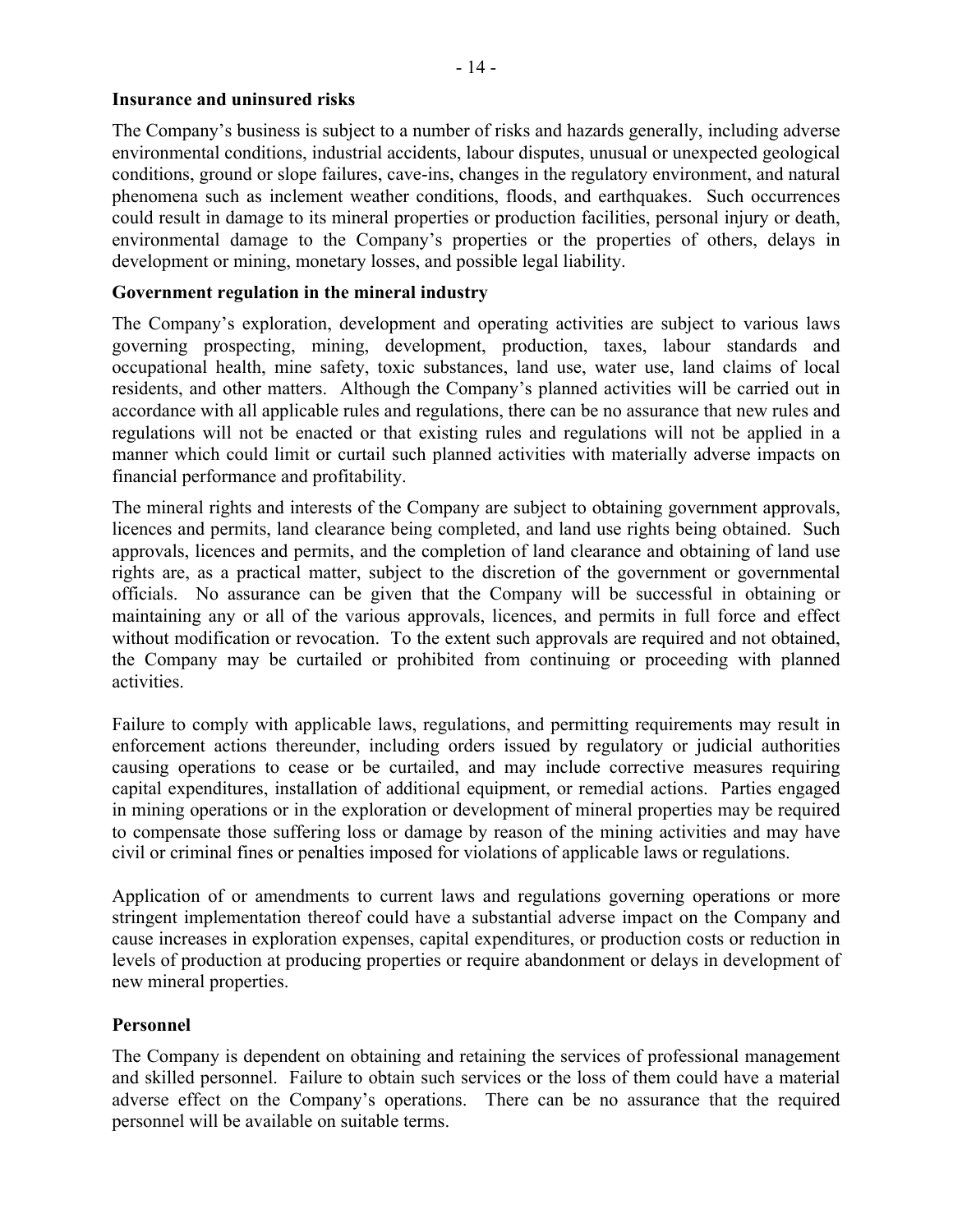## **Enforceability of civil liabilities**

Certain of the Company's directors and officers reside outside Canada. Substantially all of the assets of such persons are, and substantially all of the assets of the Company are, located outside Canada. It may not be possible for investors to effect service of process within Canada upon such persons, and it may also not be possible to enforce against the Company and/or such person's judgments obtained in Canadian courts predicated upon the civil liability provisions of applicable securities laws in Canada.

## **Litigation risk**

All industries, including the resource industry, are subject to legal claims, with and without merit. The Company may be involved from time to time in various routine legal proceedings, which include labour matters such as unfair termination claims, supplier matters, and property issues incidental to its business. Defence and settlement costs can be substantial, even with respect to claims that have no merit. Conversely, the Company may be put in a position where it must pursue legal remedies, the disposition of which are also uncertain. Due to the inherent uncertainty of the litigation process, the resolution of any particular legal proceeding could have a material effect on financial position and results of operations.

#### **The market price for common shares cannot be assured**

The market price of a publicly-traded shares is affected by many variables, some of which are not directly related to the performance of the Company. Securities markets often experience high levels of price and volume volatility, and the market price of securities of many companies, particularly those considered to be junior companies, may experience wide fluctuations that are not necessarily related to operating performance, underlying asset values, or prospects of such companies. There can be no assurance that such fluctuations will not affect the price or liquidity of Decklar's securities in the future.

## **FINANCIAL INSTRUMENTS**

At September 30**,** 2020, the Company's financial instruments consist of cash and cash equivalents, accounts receivable, trade payables and accrued liabilities, and short-term loans. The fair values of these financial instruments are not materially different from their carrying values.

In respect of credit risk on its bank accounts and investments, credit risk on bank accounts and short term investments is limited through maintaining the Company's balances with established and secure financial institutions.

To help to manage liquidity risk, the Company has in place a planning and budgeting process to aid in determining the funds required to support normal operating requirements on an ongoing basis, including capital development and exploration expenditures. Discussions about the Company's ongoing ability to operate as a going concern are included in Note 1, Nature of operations and going concern, in the condensed consolidated interim financial statements.